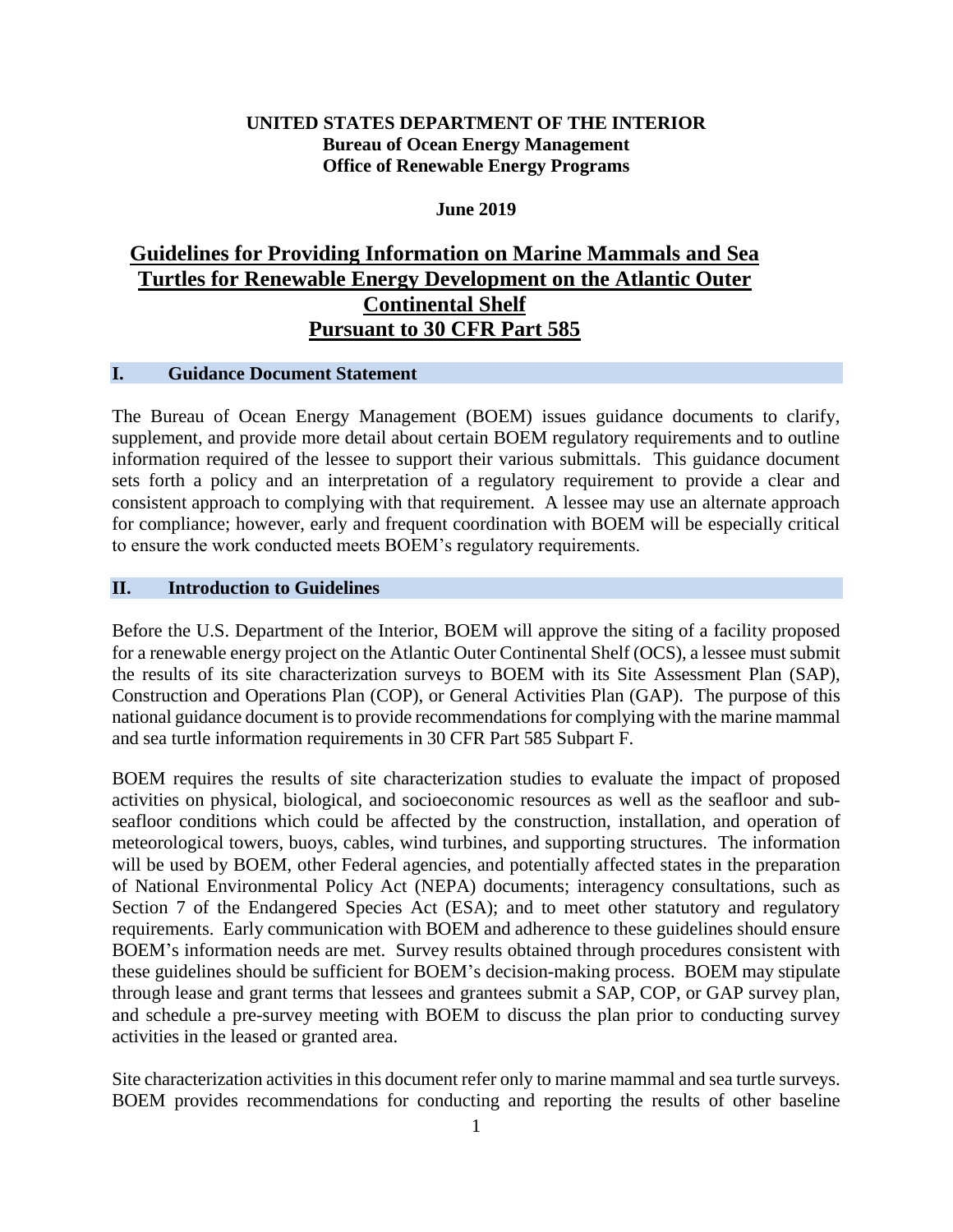collection studies in separate guidelines: *[http://www.boem.gov/Survey-Guidelines](http://www.boem.gov/Survey-Guidelines/)*/. These national guidelines may be updated periodically, as new information or methodologies become available. This version supersedes any previous versions.

The overall purpose of the required information is to describe the key species and habitat within the survey area possibly affected by the proposed operations. The marine mammal and sea turtle survey plan should aim to:

- Identify and confirm which marine mammal and sea turtle species are using the project site, and when these species may be present, where development is proposed; Special consideration should be given to identifying threatened and endangered species.
- Establish a pre-construction baseline which may be used to assess whether detectable changes associated with proposed operations occurred in post-construction abundance and distribution of marine mammal and sea turtle species;
- Collect additional information aimed at reducing uncertainty associated with baseline estimates and/or to inform the interpretation of survey results; and
- Develop an approach to quantify any substantial changes in the distribution and abundance of marine mammal and sea turtle species associated with proposed operations.

For all projects, lessees should also describe the measures to be taken to minimize or eliminate potential impacts to migratory bird species in their COP, SAP, or GAP. In addition, for projects involving the installation of wind energy turbines on the Atlantic OCS, the lessee should prepare a marine mammal and sea turtle survey plan that describes its methods for collecting sufficient information on the occurrence and habitat of marine mammals and sea turtles in the lease area to allow BOEM and other agencies with jurisdiction to make well-founded decisions in context with the regional biology.

# **III. Authority and Regulations**

BOEM has statutory obligations under the Outer Continental Shelf Lands Act (43 USC 1337(p)) to protect the environment and conserve the natural resources of the OCS. Additionally, BOEM has statutory obligations under NEPA, ESA, and the Marine Mammal Protection Act (MMPA). Under BOEM's regulations, a plan (SAP, COP, or GAP) must describe biological, social, and economic resource information potentially affected by activities proposed in the SAP, COP, or GAP (see SAP  $-$  30 CFR 585.610(b)(5), 585.611(a),(b)(3), (5) and (7); COP – 30 CFR 585.626(a)(3), 585.627(a)(3), (5), and (7); and GAP – 30 CFR 585.645(a)(5), 585.646(c), (e) and (g)). Any SAP, COP, or GAP must also demonstrate that activities proposed in the plan will be conducted in a manner that does not cause undue harm or damage to natural resources, wildlife, property, the marine, coastal, or human environment (30 CFR 585.606(a)(4) (SAP); 585.621(d) (COP); 585.641(d) (GAP)). Special attention is given to ESA-listed species, designated ESA-critical habitat, and marine mammals (see 30 CFR 585.626(b)(15), 30 CFR 585.801 and 30 CFR 585.803).

In addition, according to 30 CFR 585.610(a)(8) (SAP) and 30 CFR 585.626(b)(15) (COP) applicants must submit with SAPs and COPs "proposed measures for avoiding, minimizing, reducing, eliminating, and monitoring environmental impacts." Lessees and grantees should consider these future monitoring and mitigation measures when developing a survey plan for marine mammals and sea turtles.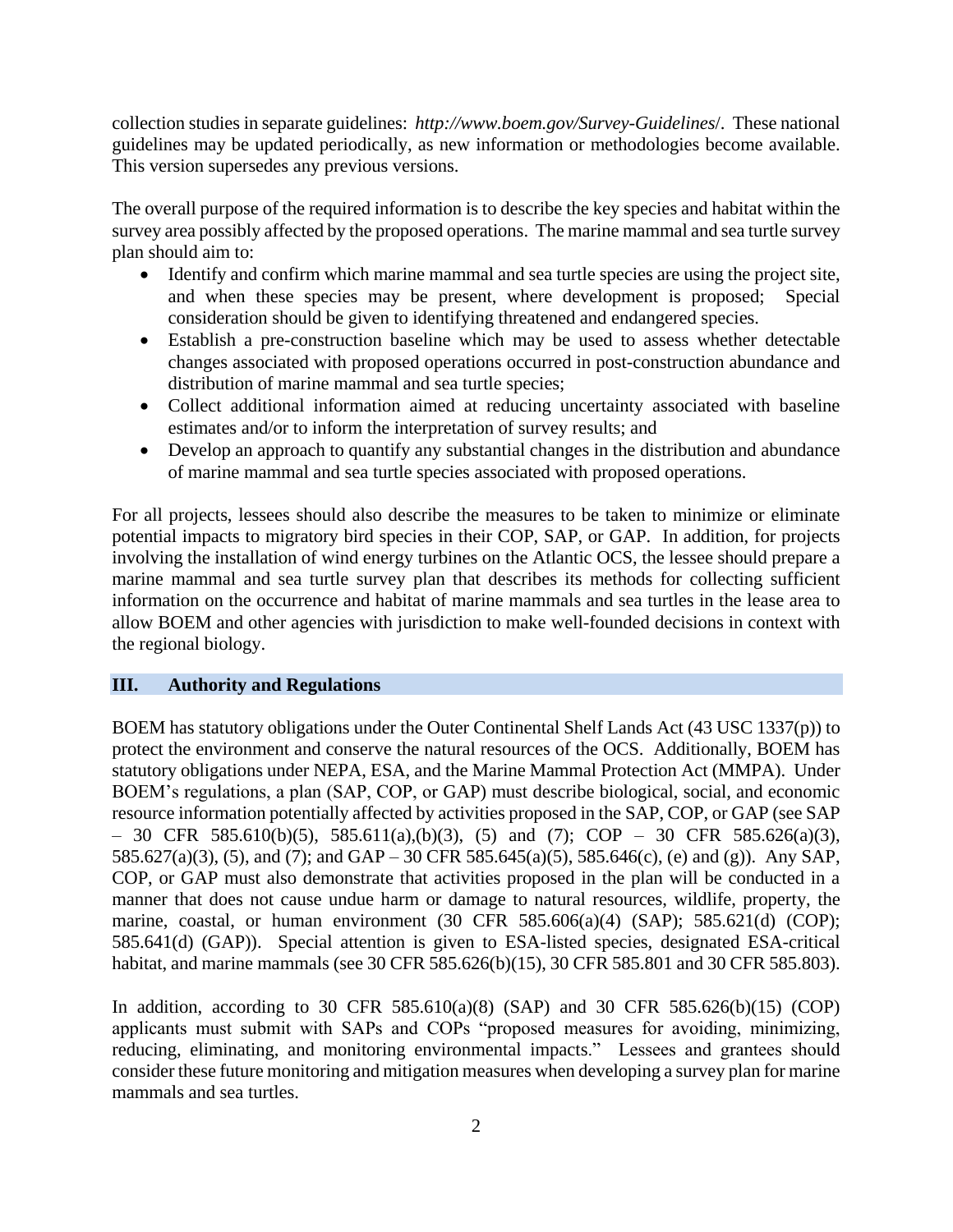In addition to planning for future environmental monitoring on the lease, the survey activity itself may require mitigation measures. Thus, the lessee should include in their survey plan a description of the mitigation measures that will be followed to avoid or minimize adverse effects, including any potential incidental take, and environmental impacts to critical habitat as designated under the ESA (see for example information requirements in 30 CFR 585.626(b)(15), 30 CFR 585.801 and 30 CFR 585.803).

To evaluate impacts to biological, social, and economic resources, BOEM, and its Federal consulting partners, Fish and Wildlife Service (USFWS) and National Marine Fisheries Service (NMFS), under the aforementioned statutes require sufficient baseline information on the potentially affected area. These guidelines are meant to clarify and provide a general understanding of the information which BOEM, in consultation with USFWS and NMFS, requires to adequately address impacts of offshore renewable energy projects on biological, social, and economic resources. BOEM will review the submitted SAP, COP, or GAP and associated information to determine if it contains necessary information to conduct BOEM's technical and environmental reviews. Upon completion of BOEM's technical and environmental reviews, BOEM may approve, approve with modifications, or disapprove.

Elements of these guidelines may be required under the terms and conditions of a specific lease or grant. A lease or grant may also have different requirements from those discussed in these guidelines. Lessees or grantees should be aware that if these guidelines conflict with conditions in a lease or grant, the lessee or grantee must comply with the terms of their lease or grant.

## **IV. Early Coordination with BOEM**

BOEM recommends meeting early in the process, ideally three years before COP submission, to discuss BOEM's potential information needs. Early coordination allows for BOEM and the lessee to discuss common goals and expectations prior to mobilization of a marine mammal and sea turtle survey. BOEM firmly believes maintaining an early and open dialogue with the lessee is critical to timely, comprehensive execution of a marine mammal and sea turtle survey. BOEM recommends that the applicant work closely with BOEM staff to arrive at a strategy that meets overall requirements and tailors the marine mammal, sea turtle, and habitat surveys to the sitespecific needs of the area. Engaging in discussions with other agencies (e.g., USFWS, NMFS, National Park Service (NPS)) and concerned parties as early as possible will also help resolve any issues that may arise. The lessee is advised to resolve any technical issues that may be in dispute with other agencies prior to submitting their final plans to BOEM. BOEM may determine that it is prudent for a developer to resurvey some or all of the lease area in the event survey results are insufficient.

BOEM strongly recommends a pre-survey meeting. This meeting may include, but is not limited to, discussions regarding:

- applicability of existing data;
- survey logistics (proposed survey area, dates, times, survey period length, weather limitations, etc.);
- field techniques and equipment to be utilized/specifications of data acquisition systems;
- data to be acquired;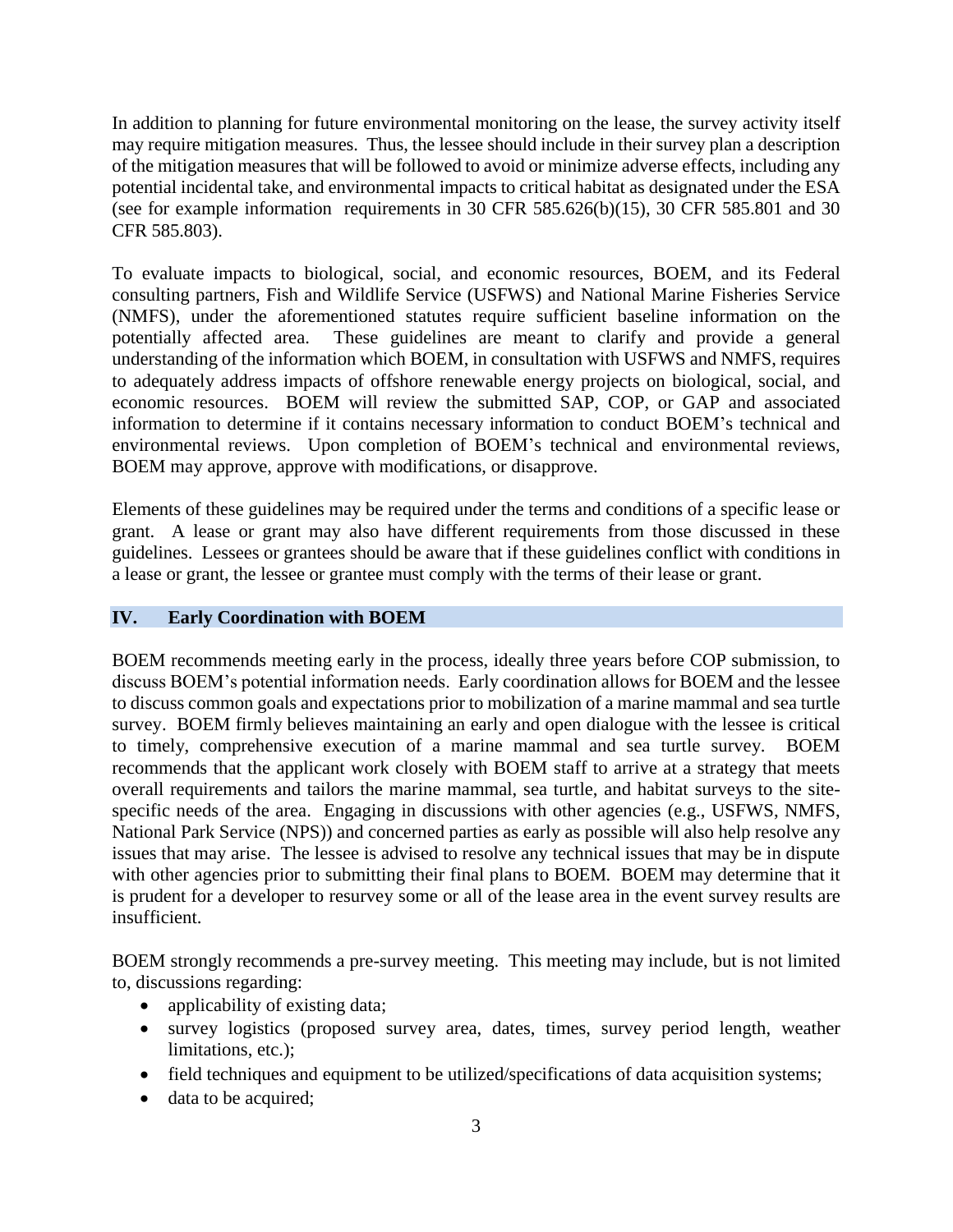- data processing and analysis; and
- data and information to be submitted.

## **V. Survey Methodology**

A marine mammal and sea turtle survey plan that satisfies all of the parties' needs is an important first step towards a successful biological survey. In developing a marine mammal and sea turtle survey plan, a review of previous investigations, such as other biological survey efforts of the area, can be helpful in selecting equipment and in choosing the sampling and analytic approaches.

The applicant should employ the appropriate equipment and analytical techniques for all surveys. BOEM encourages the applicant to review the "Developing Environmental Protocols and Modeling Tools to Support Renewable Energy and Stewardship" (McCann, 2012) to assist in determining the most appropriate protocols for the proposed project:

*http://www.data.boem.gov/PI/PDFImages/ESPIS/5/5208.pdf* (see Appendix A for other sources of information on the Atlantic OCS). Applicants are encouraged to collaborate with other developers, research institutions, and state and Federal natural resource agencies to accomplish their site characterization objectives for SAP, COP, or GAP submittal to BOEM.

Given that the distribution and abundance of many marine species are known to change under ambient conditions, multiple survey visits are often needed to establish a baseline that characterizes the species distribution in space and time. However, the information collected and/or provided to BOEM should match the scale and/or complexity of the proposed activity and should address any key scientific questions. For example, a commercial-scale wind energy project may need additional site-specific survey work prior to the submittal of a construction plan. In contrast, a project to install a meteorological buoy could likely rely on existing information if the impact to marine mammals and sea turtles is negligible. Due to the minimal impacts associated with the installation and operation of a moored data buoy, information would only be needed to broadly characterize protected species resources in the area and project-specific surveys would not be necessary. In some cases, information about the area of interest may have been collected during previous study efforts. Provided the information accurately reflects the current trends for the species in the lease area, an applicant may need to conduct fewer (if any) surveys to supplement the data and address information gaps to establish a baseline. The results of any previous study efforts can be discussed during the pre-survey planning and coordination phase. In accordance with the requirements to monitor environmental impacts (see 30 CFR 585.610(a)(8) (SAP) and 30 CFR 585.626(b)(15) (COP)), BOEM may require a lessee to conduct post-construction surveys to assess impacts of operations on a species as a condition of SAP or COP approval.

The marine mammal and sea turtle survey plan should include, but is not limited to, a description of the geographic area to be surveyed, issues to be investigated, hypotheses, assumptions, data collection techniques, standards, résumés of Protected Species Observers (PSOs) (to be forwarded for NMFS approval), analytical and statistical techniques, and measures to ensure quality control. For proposed actions that may impact these resources, the information submitted to BOEM must be commensurate to assess and monitor the level of impact anticipated to occur at any particular phase of lease development.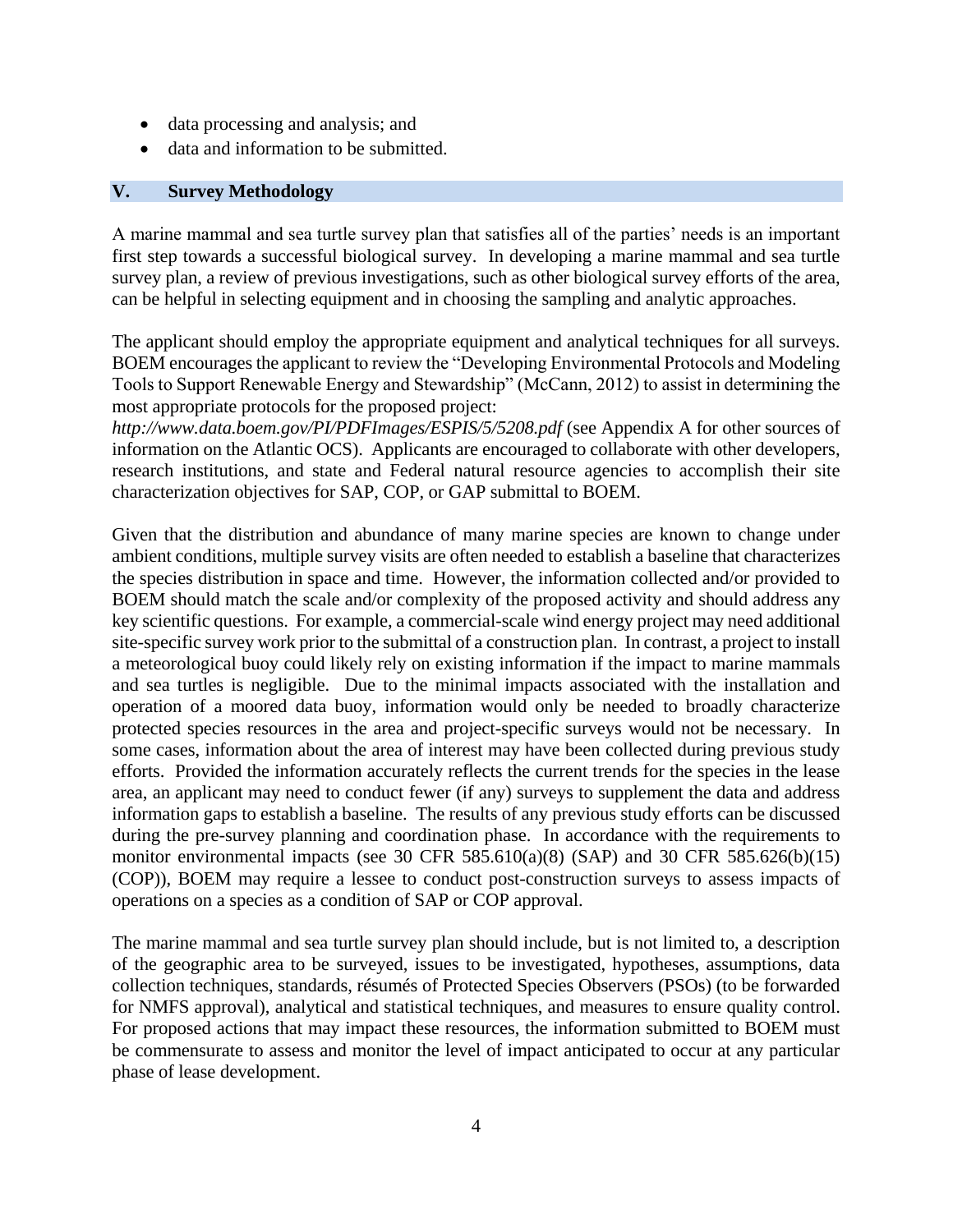"Potential effects" is loosely defined as, "the anticipated effects from all phases of the proposed action," and the area of potential effects (APE) is loosely defined as "the geographic area or areas within which such activity may cause changes in the character or use of any resources present." In practice, the applicant should identify the reasonably foreseeable effects associated with the activities to be proposed in the SAP, COP, or GAP, and ensure that the habitats that could be affected by those activities are included in their surveys. At a minimum, the applicant should consider the following major to moderate direct effects to marine mammals and sea turtles that have been identified for offshore wind facility construction: acoustic disturbance from pile driving, entanglement with mooring lines or cables, ship strikes, operational/vessel noise and disturbance of turtle migratory, offshore reproductive area, and nesting beaches, pinniped rookeries or haul-outs due to onshore cable operations (Boehlert and Gill, 2010), and changes to habitat associated with the installation of offshore energy foundations. The installation of moored data collection devices (e.g., wave rider buoys, floating light detection and ranging buoys, and other metocean buoy devices) are not known to include activities that could reasonably impact marine mammals and/or sea turtles. If there are no associated activities with the installation and operation of moored data collection devices, then site-specific survey results would not be necessary for the SAP.

To date, all commercial wind leases issued by BOEM require that the lessee's PSOs have been (1) trained in the shipboard identification and behavior of protected species, and (2) approved by NMFS. Generally accepted techniques for data collection on marine mammals and sea turtles are available in the literature (e.g., Boyd, Bowen and Iverson, 2010; Belskis, Epperly and Stokes, 2009). There are a number of methods used to characterize the spatial distribution and abundance of marine mammals and sea turtles on the Atlantic OCS. Line-transect surveys, using vessels and aircraft, are examples of commonly used methods (Buckland, Anderson, Burnham, Laake, Borchers and Thomas, 2001; 2008; Kenney and Shoop, 2012; Normandeau Associates, Inc. 2013). Appropriate methodologies need to be identified in the survey design, based on the geographic area to be surveyed, the species to be surveyed, and the survey objectives.

In order to efficiently utilize vessel time, some vessel-based surveys could be conducted simultaneously. However, this may not always be appropriate and the survey design should be tailored to the specific objectives of the survey. The layout of the survey will likely depend on the site to be assessed. It is highly recommended that the applicant work with BOEM to coordinate their survey design with the appropriate natural resource agencies, as mentioned above. Permits may be required by the NMFS and/or USFWS for certain aerial and vessel-based surveys, and it is the applicant's responsibility to obtain any required permits (e.g., Marine Mammal Protection Act Incidental Harassment Authorization (50 CFR Part 216 Subpart I)).

BOEM recommends that survey specifications be submitted to BOEM prior to the pre-survey meeting in the form of a pre-survey plan. BOEM may seek advice from the appropriate natural resource agencies to ensure that data and analyses are adequate to meet regulatory requirements. Although BOEM provides guidance, it is not the responsibility of BOEM to design the survey. BOEM recommends that an applicant submit a marine mammal and sea turtle survey plan at least 90 days in advance of the survey taking place.

Tables 1 through 3 outline general guidance for the types of recommended marine mammal and sea turtle surveys commonly used: vessel-based, aerial, and passive acoustic monitoring (PAM).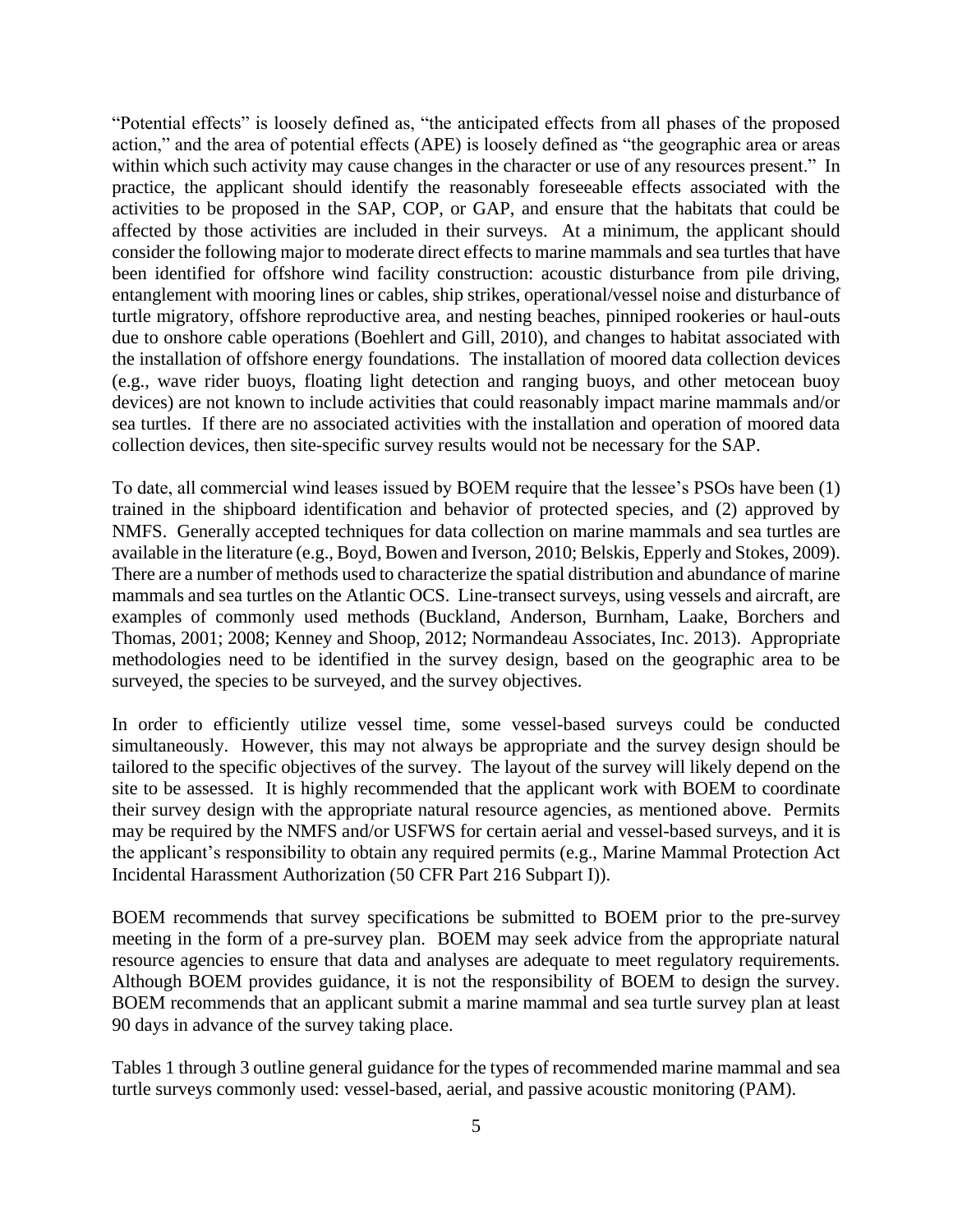# **Table 1. Recommendations for vessel-based surveys for marine mammal and sea turtle species on the Atlantic OCS.**

| <b>Focus</b>                           | Determine spatial temporal distribution and abundance of marine mammal<br>and sea turtle species.                                                                                                                                                                                                                                                                                                                                                                                                                                                                                                                                                                                                                                                                                                                                                                                                                                                                                                                   |  |  |
|----------------------------------------|---------------------------------------------------------------------------------------------------------------------------------------------------------------------------------------------------------------------------------------------------------------------------------------------------------------------------------------------------------------------------------------------------------------------------------------------------------------------------------------------------------------------------------------------------------------------------------------------------------------------------------------------------------------------------------------------------------------------------------------------------------------------------------------------------------------------------------------------------------------------------------------------------------------------------------------------------------------------------------------------------------------------|--|--|
| <b>Timing</b>                          | Three annual cycles of surveys to capture inter-annual variation in counts.<br>Additional surveys may be needed to fill in temporal or spatial gaps from<br>preliminary investigation (e.g., to complete an annual cycle, to increase spatial<br>certainty, to capture a specific migration period or to cover environmental<br>phenomena (for example, El Niño)). Additional surveys may be needed if<br>initial surveys were poorly executed.                                                                                                                                                                                                                                                                                                                                                                                                                                                                                                                                                                     |  |  |
| <b>Scope</b>                           | Surveys should be collected in a manner to be presented in a geo-<br>$\bullet$<br>spatial database.<br>Surveys should be conducted in all seasons, when practicable, but<br>especially in seasons in which the species of interest are expected to<br>be present.<br>Surveys should be conducted monthly in an effort to capture the peak<br>However, surveys may be conducted more<br>annual abundance.<br>frequently if expected use times are known.<br>Minimum survey area is the APE plus 10% of the total APE.                                                                                                                                                                                                                                                                                                                                                                                                                                                                                                |  |  |
| <b>Technical</b><br><b>Suggestions</b> | Obtain all necessary permits prior to conducting surveys (e.g., MMPA<br>$\bullet$<br>and ESA scientific research permits).<br>Design line-transect surveys to ensure that the data obtained are of<br>$\bullet$<br>sufficient quality so as to facilitate detection of marine mammals and<br>sea turtles and to minimize bias associated with abundance and density<br>estimates (i.e., Buckland et al., 2001; 2008; Roberts et al. 2016).<br>Surveys should start after sunrise when there is enough light to identify<br>$\bullet$<br>Night-time operation plans, describing<br>protected<br>species.<br>methodologies for effective monitoring of the exclusion zone (for<br>example, passive acoustic monitoring), will be considered by BOEM<br>on a case-by-case basis.<br>Use at least two qualified, experienced, NMFS-approved PSOs with<br>$\bullet$<br>reticle binoculars, to identify marine mammal and sea turtle species.<br>In addition, high-definition photography and videography may be<br>used. |  |  |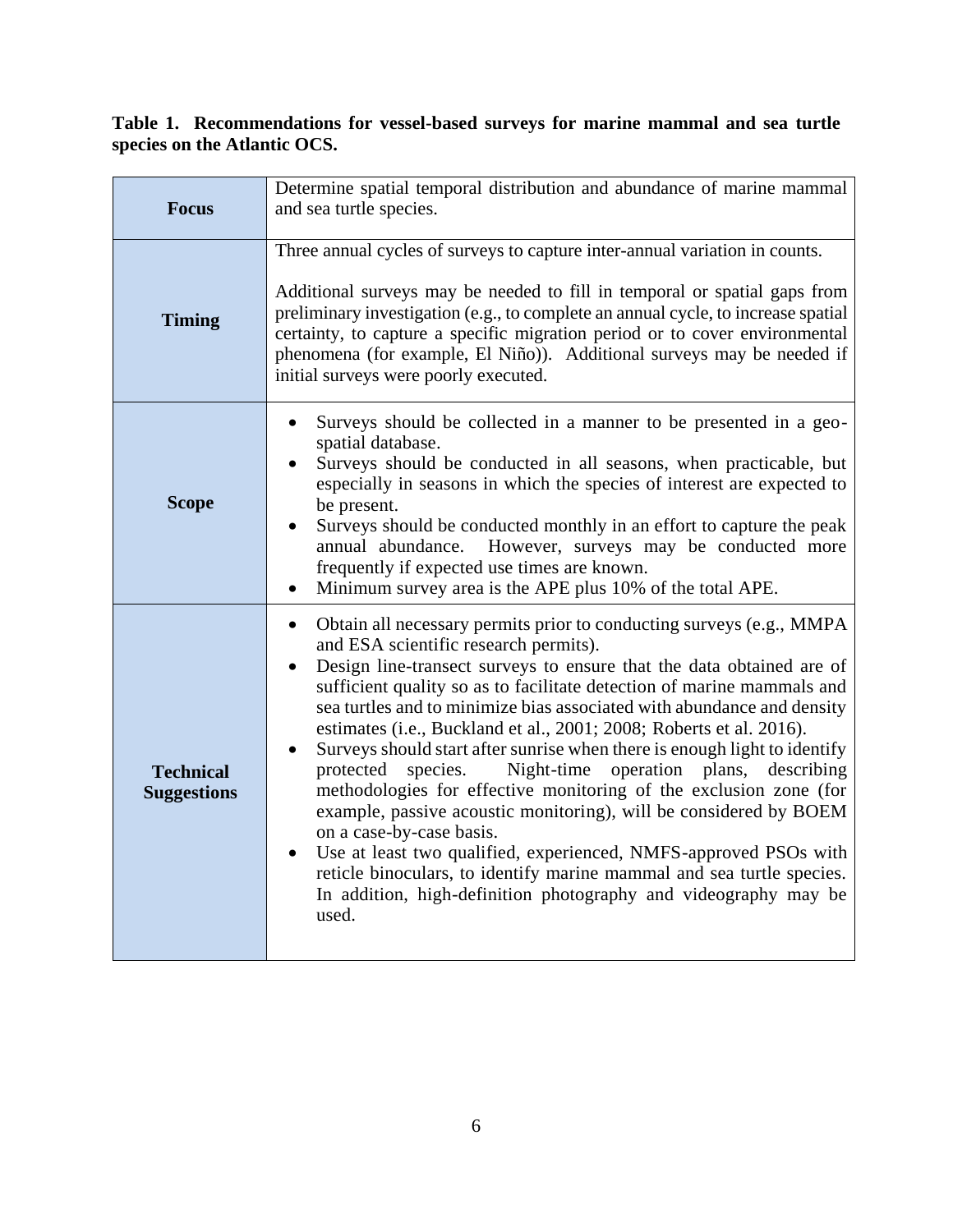|                                          | During the survey, the ship's speed should be a constant speed of 10<br>knots.                                                                                                                                                                                                                                                                                                                                                                                                                                                                                                                                                                                                                                                                                                                                                                                                                                                                                                                                                                                                                                                                                                                                                                                                                                                                                                                       |  |
|------------------------------------------|------------------------------------------------------------------------------------------------------------------------------------------------------------------------------------------------------------------------------------------------------------------------------------------------------------------------------------------------------------------------------------------------------------------------------------------------------------------------------------------------------------------------------------------------------------------------------------------------------------------------------------------------------------------------------------------------------------------------------------------------------------------------------------------------------------------------------------------------------------------------------------------------------------------------------------------------------------------------------------------------------------------------------------------------------------------------------------------------------------------------------------------------------------------------------------------------------------------------------------------------------------------------------------------------------------------------------------------------------------------------------------------------------|--|
| <b>Technical</b><br><b>Suggestions</b>   | Record weather conditions at the start of each transect line (i.e.,<br>Beaufort Sea State, wind direction, visibility, % cloud cover, glare,<br>temperature) as well as the time of day and names of observers.<br>Record the time of each marine mammal and sea turtle sighting, record<br>the GPS position of each observation along transect line, record the<br>number of marine mammals and sea turtles seen and record their<br>behavior (resting, foraging, traveling, evading, etc.).<br>Identify all marine mammal and sea turtle species observed; if this<br>cannot be done, then identify to closest taxonomic level (Jefferson,<br>Webber and Pitman, 2007; Reeves, Clapham, Stewart, Powell and<br>Folkens, 2002; Belskis, Epperly and Stokes, 2009).<br>Estimate the actual distance and bearing for all detections so that<br>$\bullet$<br>Distance Sampling techniques can be used to correct for species<br>missed at greater distances from the ship (Buckland et al., 2001).<br>Before each survey, surveyors should calibrate distance estimation<br>using a laser rangefinder on objects (e.g., buoys) at a variety of<br>distances.<br>Note any injured or dead protected species and immediately report<br>these to BOEM and regional NMFS stranding hotline and record all<br>details surrounding these events.                                                             |  |
| <b>Presentation of</b><br><b>Results</b> | Provide geo-referenced, species-specific/taxonomic group digital<br>maps and density estimates and associated variance (95% confidence<br>Intervals), as well as raw sighting and effort data. Spatial data should<br>be submitted in accordance with the Spatial Data Submission<br>Guidelines found on BOEM's Offshore Renewable Energy Program<br>website: https://www.boem.gov/Survey-Guidelines/.<br>If species-specific density estimates are not possible, provide species-<br>specific/taxonomic group abundance estimates, as well as associated<br>raw data.<br>Account for detectability. To estimate the density and abundance for<br>each species viewed on the water, use distance data collected from line<br>transect sampling to model a distance function (Buckland et al., 2001).<br>Analyses should use recent versions of Distance software which<br>allows covariates (observer, sea state, etc.) to be incorporated into the<br>estimation of detection functions (Thomas, Laake, Rexstad,<br>Strindberg, Marques, Buckland, Borchers, Anderson, Burnham, Burt,<br>Hedley, Pollard, Bishop and Marques, 2009), and the Akaike<br>Information Criterion values should be used to determine whether it is<br>advantageous to use these covariates (Maclean, Wright, Showler and<br>Rehfisch, 2009). Report density estimates, standard errors, and 95%<br>confidence intervals. |  |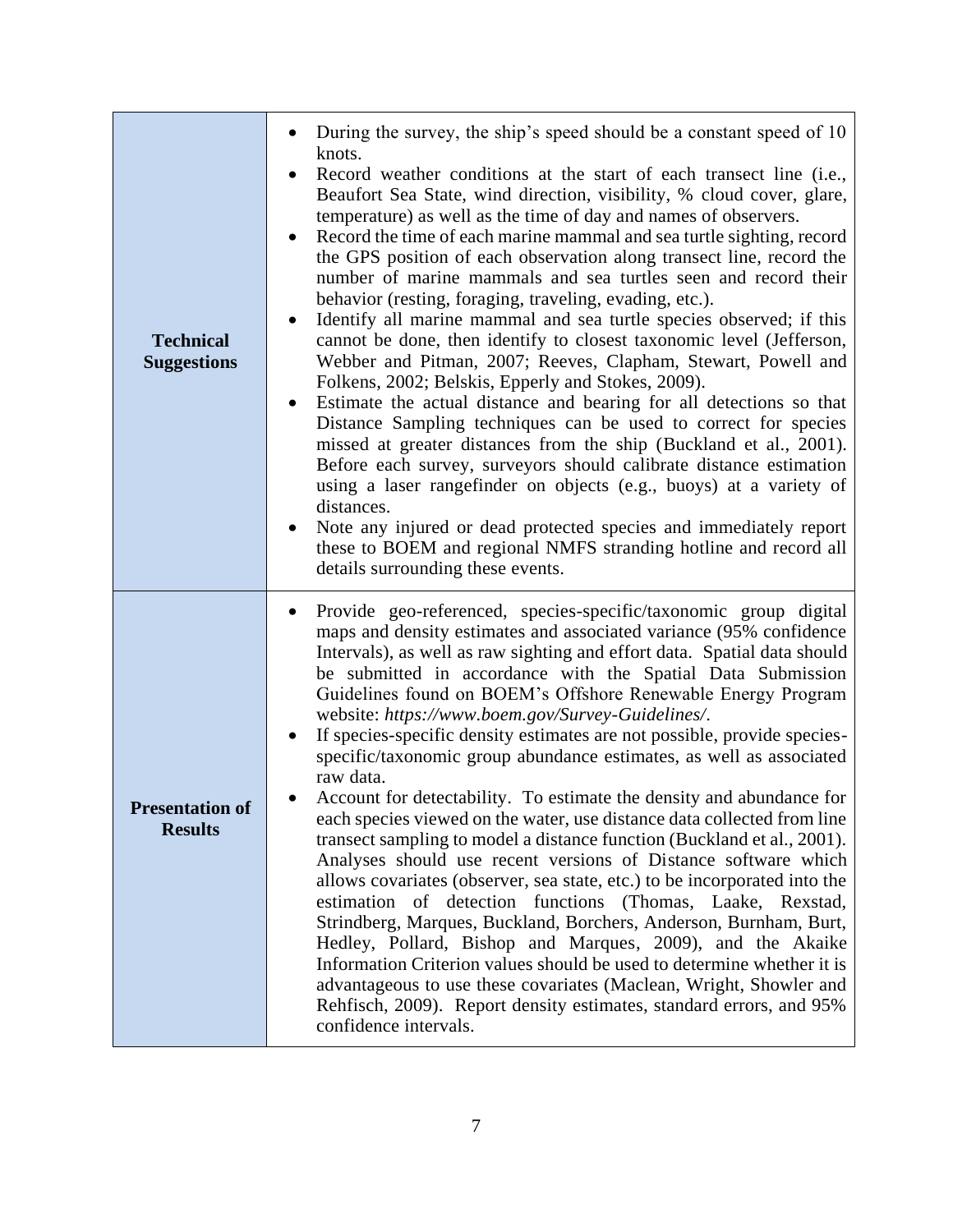# **Table 2. Recommendations for aerial surveys for marine mammal and sea turtle species on the Atlantic OCS.**

| <b>Focus</b>                           | Determine spatial temporal distribution and abundance of marine mammal<br>and sea turtle species.                                                                                                                                                                                                                                                                                                                                                                                                                                                                                                                                                                                                                                                                                                                                                                                                                                                                                                                                                                                                                                                                                                                                                                                                                                                                 |  |
|----------------------------------------|-------------------------------------------------------------------------------------------------------------------------------------------------------------------------------------------------------------------------------------------------------------------------------------------------------------------------------------------------------------------------------------------------------------------------------------------------------------------------------------------------------------------------------------------------------------------------------------------------------------------------------------------------------------------------------------------------------------------------------------------------------------------------------------------------------------------------------------------------------------------------------------------------------------------------------------------------------------------------------------------------------------------------------------------------------------------------------------------------------------------------------------------------------------------------------------------------------------------------------------------------------------------------------------------------------------------------------------------------------------------|--|
| <b>Timing</b>                          | Three annual cycles of surveys to capture inter-annual and seasonal variation<br>in counts.<br>Additional surveys may be needed to fill in temporal or spatial gaps from<br>preliminary investigation (e.g., to complete an annual cycle, to increase spatial<br>certainty, to capture a specific migration period or to cover environmental<br>phenomena (for example, El Niño)). Additional surveys may be needed if                                                                                                                                                                                                                                                                                                                                                                                                                                                                                                                                                                                                                                                                                                                                                                                                                                                                                                                                            |  |
| <b>Scope</b>                           | initial surveys were poorly executed.<br>Surveys should be collected in a manner to be presented in a geo-<br>$\bullet$<br>spatial database.<br>Surveys should be conducted in all seasons, when practicable, but<br>especially in seasons in which the species of interest are expected to<br>be present.<br>Minimum survey area is the APE plus 10% of the total APE.<br>$\bullet$                                                                                                                                                                                                                                                                                                                                                                                                                                                                                                                                                                                                                                                                                                                                                                                                                                                                                                                                                                              |  |
| <b>Technical</b><br><b>Suggestions</b> | Completion of any necessary permit requirements (e.g., Marine<br>$\bullet$<br>Mammal Protection Act and Endangered Species Act scientific<br>research permits).<br>Use twin engine aircraft, for safety and endurance (e.g., Skymaster).<br>$\bullet$<br>Use high winged aircraft with excellent all-around visibility.<br>$\bullet$<br>Use strip-transect sampling method.<br>$\bullet$<br>Transects should be orientated perpendicular to the coast and spaced<br>$\bullet$<br>approximately 3 kilometers (km) apart.<br>Weather conditions before take-off and at start of survey should be:<br>٠<br>sea state < Beaufort 4, absence of rain or fog, visibility > 3 km.<br>Surveys should be flown at an altitude of 305 meters (m) at a speed of<br>$\bullet$<br>185 km/h.<br>Collect the appropriate data so that density surface modeling can be<br>$\bullet$<br>used to predict densities from distance sampling and fine scale<br>environmental covariates (Buckland et al., 2001; 2008; Roberts et al.<br>2016).<br>Record altitude, cloud cover, and sea state every 10 minutes during<br>survey.<br>At least two qualified, NMFS-approved, aerial PSOs to follow<br>standard aerial observation protocols for large whales, scanning out to<br>approximately 3 km from the transect line, repeatedly sweeping<br>forward and aft of the perpendicular. |  |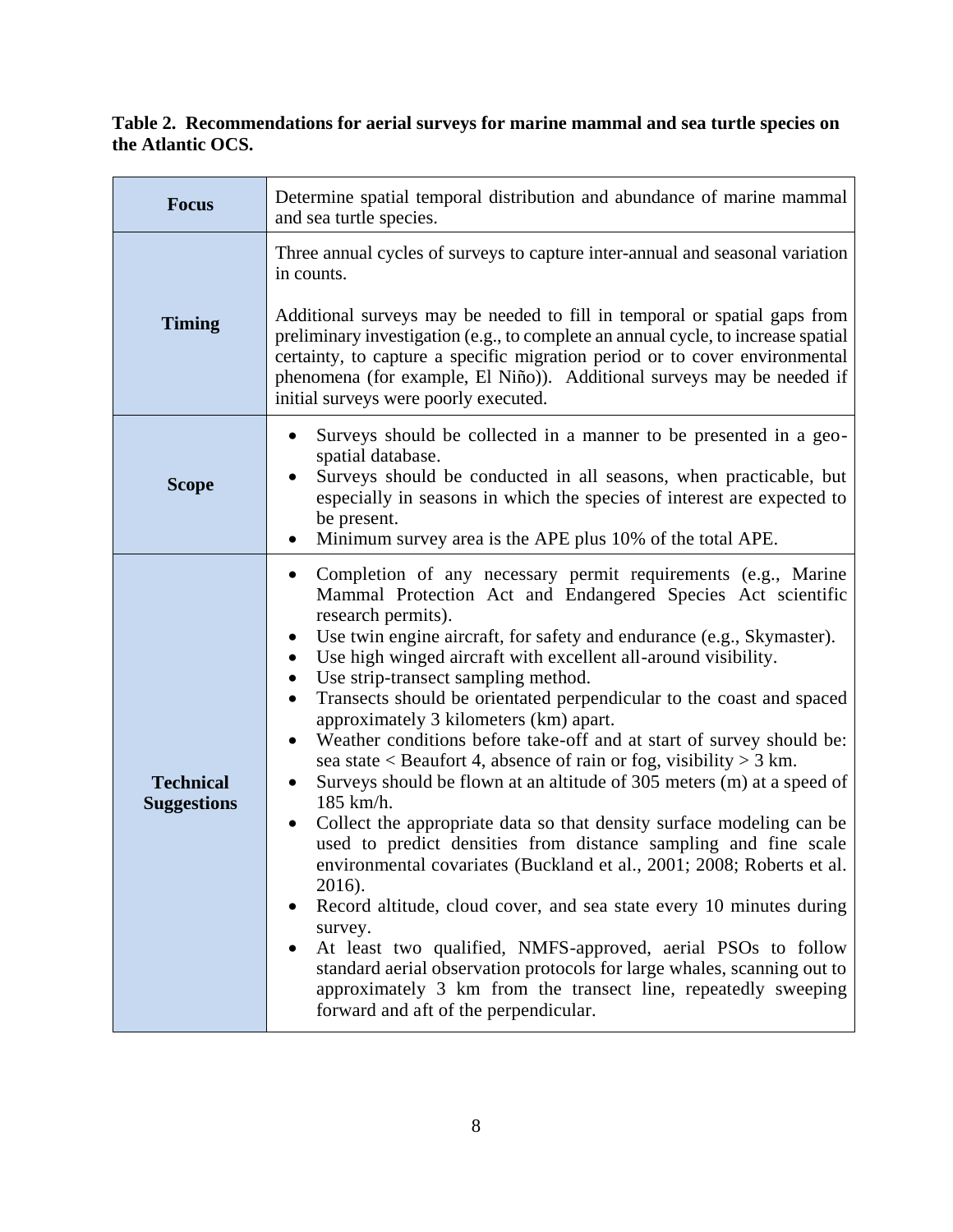| <b>Technical</b><br><b>Suggestions</b>   | Hiby (1999) circle-back method is recommended to verify species<br>identification and record behavior, adapted as necessary to minimize<br>disturbance of marine mammals and for other technical or<br>environmental reasons.<br>At each new sighting within the strip transect, record GPS position,<br>time, and number of marine mammal and/or sea turtle species.<br>Identify all species, but if this cannot be done, then identify to closest<br>taxonomic level (e.g., Goodman Hall and Belskis, 2012; Jefferson,<br>Webber and Pitman, 2007; Reeves, Clapham, Stewart, Powell and<br>Folkens, 2002).<br>Different leg types must be recorded (e.g., off watch, in transit, on<br>transect line, circling), as well as particular leg stages (not on transect<br>line, start, continue, break, resume, end) to differentiate those<br>sightings to be included in density estimates (Kenney, 2011).                                                                                                                                                                                                                                                                                                                                                        |
|------------------------------------------|-------------------------------------------------------------------------------------------------------------------------------------------------------------------------------------------------------------------------------------------------------------------------------------------------------------------------------------------------------------------------------------------------------------------------------------------------------------------------------------------------------------------------------------------------------------------------------------------------------------------------------------------------------------------------------------------------------------------------------------------------------------------------------------------------------------------------------------------------------------------------------------------------------------------------------------------------------------------------------------------------------------------------------------------------------------------------------------------------------------------------------------------------------------------------------------------------------------------------------------------------------------------|
| <b>Presentation of</b><br><b>Results</b> | Provide geo-referenced, species-specific/taxonomic group digital<br>maps and density estimates, associated variance (95% confidence<br>Intervals), as well as raw sighting and effort data. Spatial data should<br>be submitted in accordance with the Spatial Data Submission<br>Guidelines found on BOEM's Offshore Renewable Energy Program<br>website: https://www.boem.gov/Survey-Guidelines/.<br>If species-specific density estimates are not possible, provide species-<br>specific/taxonomic group abundance estimates, as well as associated<br>raw data.<br>Account for detectability. To estimate the density and abundance for<br>$\bullet$<br>each species viewed on the water, use distance data collected from line<br>transect sampling to model a distance function (Buckland et al., 2001).<br>Analyses should use recent versions of Distance software which<br>allows covariates (observer, sea state, etc.) to be incorporated into the<br>estimation of detection functions (Thomas et al., 2009), and the<br>Akaike Information Criterion values should be used to determine<br>whether it is advantageous to use these covariates (Maclean et al.,<br>2009). Report density estimates, standard errors, and 95% confidence<br>intervals. |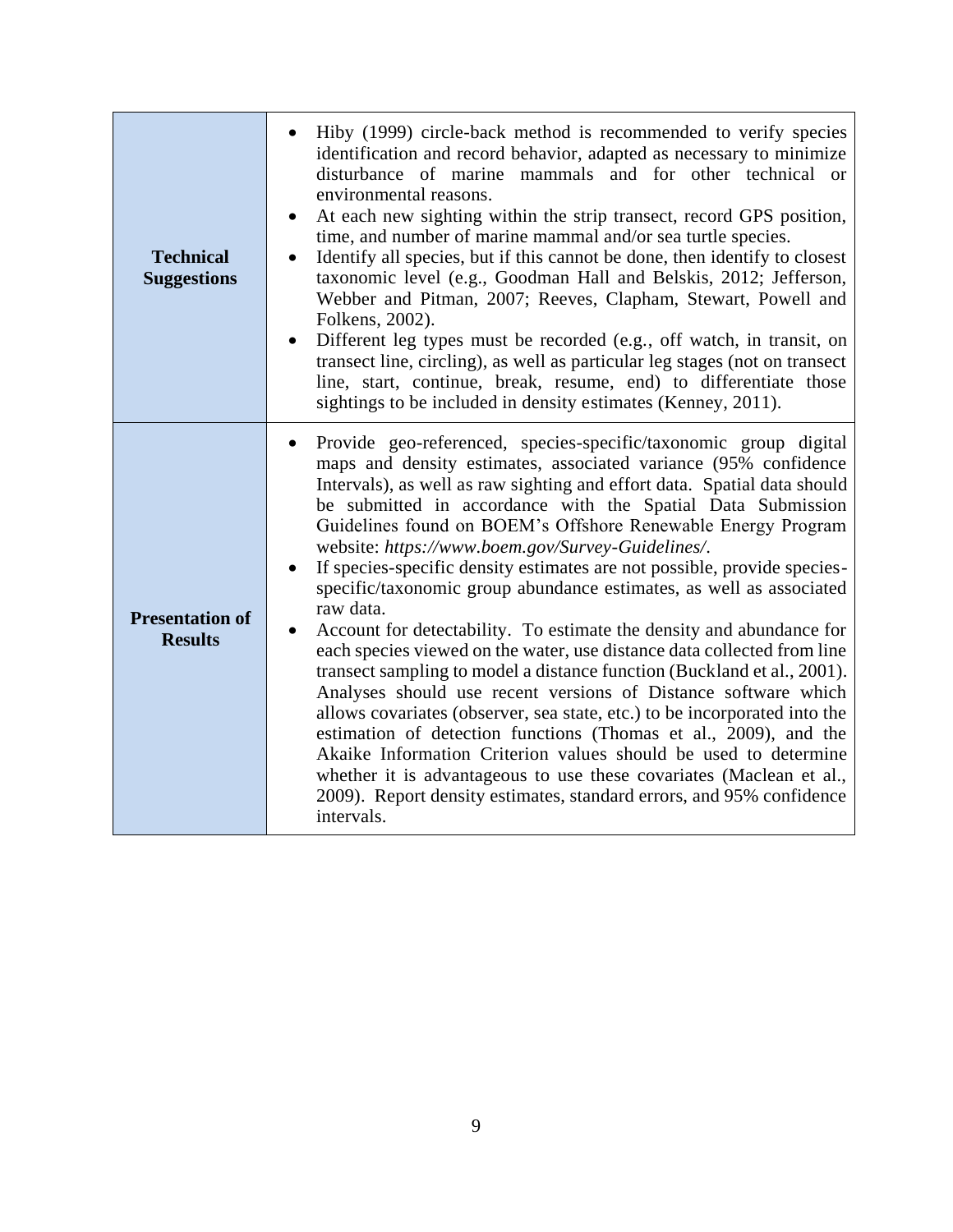# **Table 3. Recommendations for Passive Acoustic Monitoring (PAM): Ambient Sound and Presence of Vocalizing Marine Mammals.**

| <b>Focus</b>                           | Establishment of baseline ambient sound levels and presence of vocalizing<br>marine mammals.                                                                                                                                                                                                                                                                                                                                                                                                                                                                                                                                                                                                                                                                                                                                                                                                                                                                                                                                                                                                                                                                                                                                          |  |
|----------------------------------------|---------------------------------------------------------------------------------------------------------------------------------------------------------------------------------------------------------------------------------------------------------------------------------------------------------------------------------------------------------------------------------------------------------------------------------------------------------------------------------------------------------------------------------------------------------------------------------------------------------------------------------------------------------------------------------------------------------------------------------------------------------------------------------------------------------------------------------------------------------------------------------------------------------------------------------------------------------------------------------------------------------------------------------------------------------------------------------------------------------------------------------------------------------------------------------------------------------------------------------------|--|
| <b>Timing</b>                          | Two annual cycles of surveys to capture inter-annual and seasonal variation<br>in counts.                                                                                                                                                                                                                                                                                                                                                                                                                                                                                                                                                                                                                                                                                                                                                                                                                                                                                                                                                                                                                                                                                                                                             |  |
|                                        | 30 consecutive days of survey each season with random sampling within<br>30-day period. The exact duration/timing may be site-specific depending<br>on the extent of prior sampling and location.                                                                                                                                                                                                                                                                                                                                                                                                                                                                                                                                                                                                                                                                                                                                                                                                                                                                                                                                                                                                                                     |  |
| <b>Scope</b>                           | Surveys should be collected in a manner to be presented in a geo-<br>spatial database.<br>Surveys should be conducted in all seasons, but especially in seasons<br>in which the species of interest are expected to be present.<br>Surveys should be conducted monthly in an effort to capture the peak<br>However, surveys may be conducted more<br>annual abundance.<br>frequently if expected use times are known.<br>Minimum survey area is the APE plus 10% of the total APE.                                                                                                                                                                                                                                                                                                                                                                                                                                                                                                                                                                                                                                                                                                                                                    |  |
| <b>Technical</b><br><b>Suggestions</b> | Recording equipment/devices are not endorsed by BOEM, and it is<br>$\bullet$<br>essential that the appropriate equipment is selected based on the<br>specifics of the project area, species of interest and project objectives.<br>BOEM highly recommends that applicants review current scientific<br>literature for standard PAM practices.<br>Currently deployed PAM equipment includes bottom-mounted<br>hydrophone arrays, anchored moorings, hydrophones or hydrophone<br>arrays towed behind vessels, expendable, Directional Frequency<br>Analysis and Ranging buoys, and autonomous underwater vehicles.<br>Hydrophones must be able to record a large bandwidth or several band<br>widths (using multiple receivers) and should be calibrated to sample<br>at various times of the day and night and at different frequency ranges<br>to ensure sampling of various sound sources and vocalizations from<br>large whales and small cetaceans.<br>The number of hydrophones necessary will be dependent on the size<br>of the project area, with a minimum of two hydrophones placed<br>approximately six (6) miles apart.<br>PAM methodologies that facilitate localization of vocalizing animals<br>are highly encouraged. |  |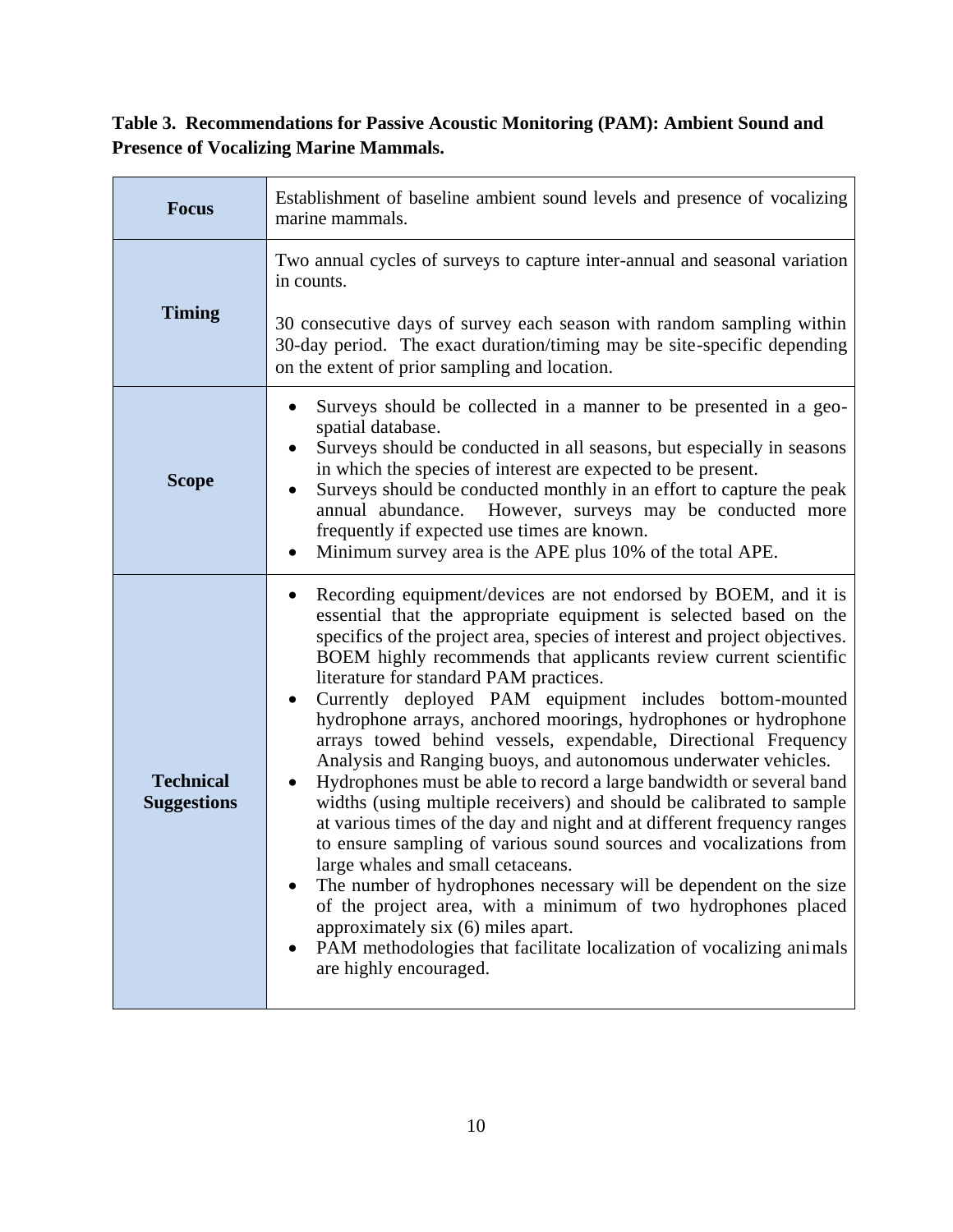| <b>Presentation of</b><br><b>Results</b> | The data output from passive-acoustic monitoring will depend heavily<br>on the sensors and sampling methodology employed.<br>Reports must include identification of all vocalizing species, if<br>possible, but especially species of interest; descriptions of monthly<br>and/or seasonal presence of all species; any trends in vocalization<br>patterns; spatial presence of species; ambient noise analysis.<br>BOEM recommends that PAM data be provided to the National<br>Oceanographic Data Center or other appropriate Federal data archive. |
|------------------------------------------|-------------------------------------------------------------------------------------------------------------------------------------------------------------------------------------------------------------------------------------------------------------------------------------------------------------------------------------------------------------------------------------------------------------------------------------------------------------------------------------------------------------------------------------------------------|
|------------------------------------------|-------------------------------------------------------------------------------------------------------------------------------------------------------------------------------------------------------------------------------------------------------------------------------------------------------------------------------------------------------------------------------------------------------------------------------------------------------------------------------------------------------------------------------------------------------|

## **VI. Survey Results and Supporting Data**

BOEM strongly recommends the lessee provide quarterly and annual progress reports to assist BOEM in tracking the progress and implementation of surveys, and to evaluate the quality of environmental information collected. By providing these reports, BOEM can ensure survey data and information included is sufficient to meet the information requirements of a COP or other plan. The data contained in these reports may also be used to develop appropriate avoidance, minimization, and mitigation measures for marine mammal and sea turtles species. BOEM may share these reports with other appropriate agencies (e.g., USFWS, NMFS, and NPS).

Data elements that support the following objectives should be included in the marine mammal and sea turtle survey results submitted with a SAP, COP or GAP. However, not all of the following objectives may be applicable to a particular site, and these items can be discussed with BOEM on a case-by-case basis:

- characterization of marine mammal and sea turtle local and regional distribution and density/abundance;
- establishment of baseline ambient and project-associated sound levels, including, when possible, in the presence of vocalizing marine mammals; and
- comprehensive characterization of habitat use by marine mammals and sea turtles.

# **Quarterly Progress Reports**

These progress reports should highlight survey findings and include (at a minimum):

- number of surveys conducted, dates, start and end times, weather conditions;
- number of marine mammals and sea turtles sighted, by species/taxonomic group;
- maps and spatial data showing the locations of sighted marine mammals and sea turtles and actual survey route (see Spatial Data Submission Guidelines at *https://www.boem.gov/Survey-Guidelines/*);
- status of data processing, error checking, and analysis; and
- planning efforts for upcoming marine mammal and sea turtle surveys and related study efforts.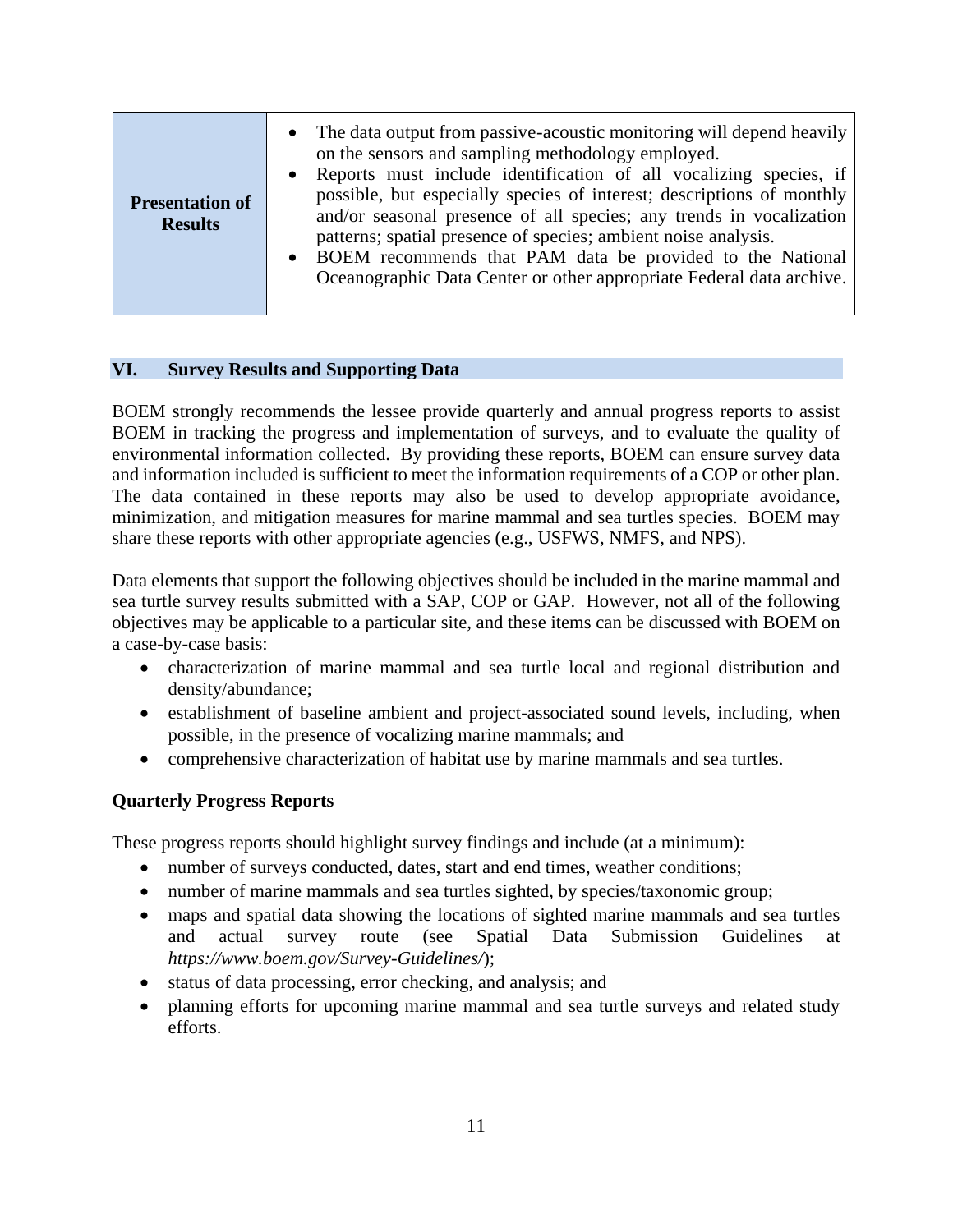### **Comprehensive Annual Reports**

The purpose of the annual report is to present the results (trends and patterns) of the cumulative survey efforts from the current and previous years. The report should provide an evaluation of the effectiveness of survey techniques and include any refinements for the coming year.

The report should also include a schedule of reports and efforts for the upcoming years. In addition, the report should discuss results of other efforts (previous and current) and how they relate and inform the findings.

### **Data Collection and Management**

BOEM recommends that all data be processed, validated, and made available as needed to BOEM. BOEM recommends uploading survey data into an online archive such as the Ocean Biogeographic Information System (OBIS) Spatial Ecological Analysis of Megavertebrate Populations (OBIS-SEAMAP; *<http://seamap.env.duke.edu/>*) or to existing managed databases, for example, the North Atlantic Right Whale Consortium's database: (*<http://www.narwc.org/index.php?mc=3&p=3>*), and North Atlantic Right Whale Catalog (*<http://www.narwc.org/pdf/photosubmissionguide.pdf>*); or other archives for future study.

### **VII. Paperwork Reduction Act Statement**

The information collection provisions of this document are intended to provide clarification, description, or interpretation of requirements contained in 30 CFR 585 Subpart F. The Office of Management and Budget (OMB) has approved the information collection requirements for these regulations and assigned OMB Control Number 1010-0176.

#### **VIII. Contact Information**

For further information or inquiries regarding these guidelines please contact the Office of Renewable Energy Programs at (703) 787-1300 or *[renewable\\_reporting@boem.gov](mailto:renewable_reporting@boem.gov)*.

## **IX. References**

- Belskis, L.C., Sp.P. Epperly, and L.W. Stokes. 2009 (updated Jan 2013). Southeast Fisheries Science Center Sea Turtle Observer Manual. NOAA Technical Memorandum NMFS-SEFSC-589, 30 pp.
- Boehlert, G.W., and A.B. Gill. 2010. Environmental and ecological effects of ocean renewable energy development: a current synthesis. Oceanography 23(2): 68-81.
- Boyd, I.L., W.D. Bowen, and S.J. Iverson (eds.). 2010. Marine Mammal Ecology and Conservation: A Handbook of Techniques. Oxford University Press Inc., New York, 450 pp.
- Buckland, S.T., D.R. Anderson, K.P. Burnham, J.L. Laake, D.L. Borchers, and L. Thomas. 2001. Introduction to Distance Sampling: Estimating Abundance of Biological Populations. New York (NY): Oxford University Press, 448 pp.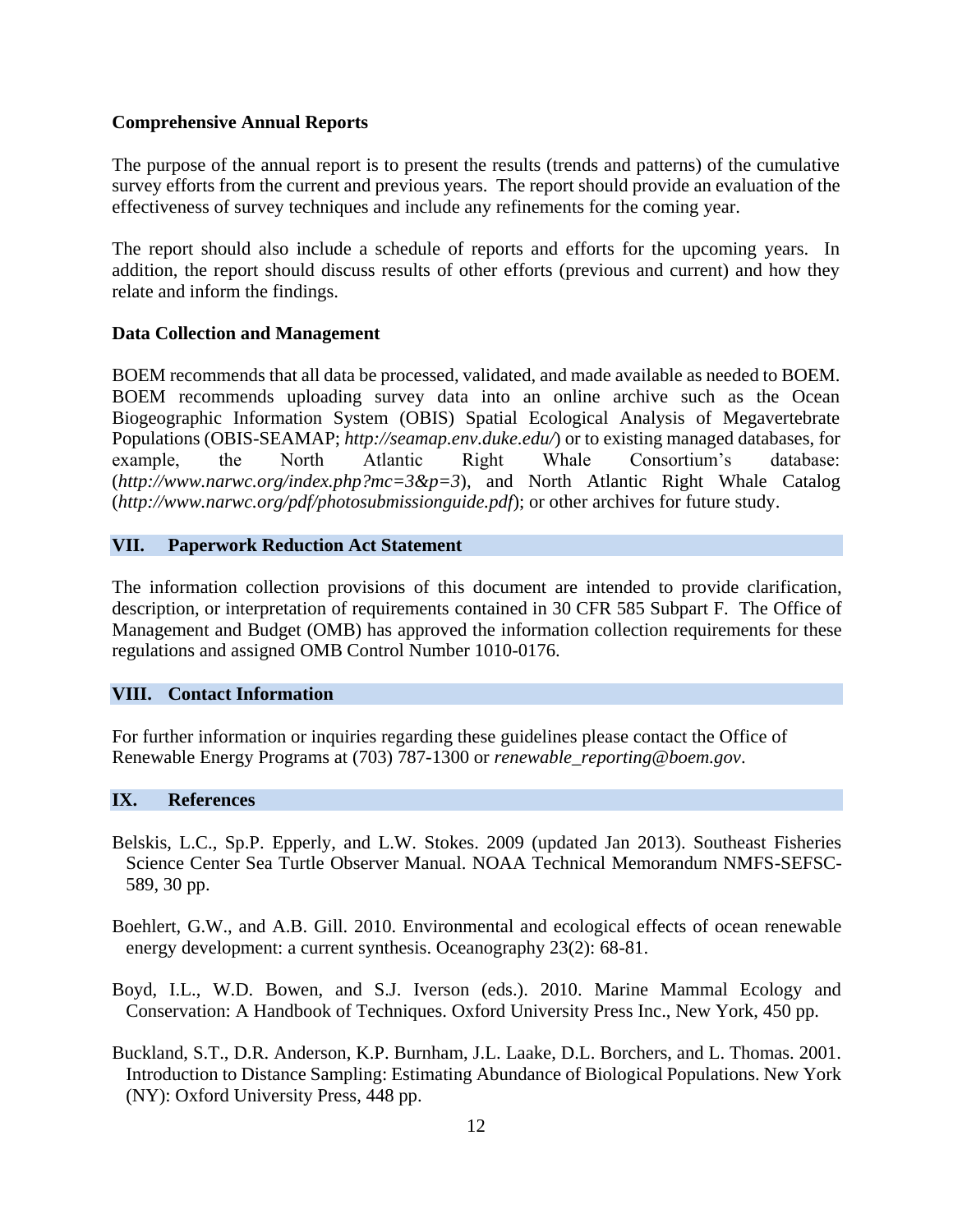- Buckland, S.T., D.R. Anderson, K.P. Burnham, J.L. Laake, D.L. Borchers, and L. Thomas (Eds.). 2008. Advanced Distance Sampling: Estimating Abundance of Biological Populations. New York (NY): Oxford University Press, 434 pp.
- Goodman Hall A., and L.C. Belskis. 2012. Guide to the aerial identification of sea turtles in the US Atlantic and Gulf of Mexico. NOAA Technical Memorandum NMFS-SEFSC-633, 24 pp. *[http://www.nefsc.noaa.gov/read/protspp/mainpage/AMAPPS/docs/TM\\_633\\_Goodman-](http://www.nefsc.noaa.gov/read/protspp/mainpage/AMAPPS/docs/TM_633_Goodman-Hall_Belskis_Aerial_ID.pdf)[Hall\\_Belskis\\_Aerial\\_ID.pdf](http://www.nefsc.noaa.gov/read/protspp/mainpage/AMAPPS/docs/TM_633_Goodman-Hall_Belskis_Aerial_ID.pdf)*
- Normandeau Associates, Inc. 2013. High-resolution Aerial Imaging Surveys of Marine Birds, Mammals, and Turtles on the US Atlantic Outer Continental Shelf—Utility Assessment, Methodology Recommendations, and Implementation Tools for the US Dept. of the Interior, Bureau of Ocean Energy Management. Contract # M10PC00099. 378 pp.
- Hiby, L. 1999. The objective identification of duplicate sightings in aerial survey for porpoise. Pages 179-189 in: Garner et al. (eds). Marine Mammal Survey and Assessment Methods. Balkema, Rotterdam.
- Jefferson, T.A., M.A. Webber and R. Pitman. 2007. Marine Mammals of the World: A Comprehensive Guide to Their Identification. Elsevier Science, 592 pp.
- Kenney, R.D. 2001. The North Atlantic Right Whale Consortium databases. Maritimes 43(2):3-5
- Kenney, R.D. and C.R. Shoop. 2012. Aerial surveys for marine turtles. Pages 264-271 in: McDiarmid et al. (eds). Reptile Biodiversity: Standard Methods for Inventory and Monitoring. University of California Press, Berkeley, CA.
- Maclean, I. M. D., L.J. Wright, D.A. Showler and M.M. Rehfisch. 2009. A Review of Assessment Methodologies for Offshore Windfarms. Report commissioned by Cowrie Ltd., COWRIE-METH-08-08, London.
- McCann, J. 2012. Developing Environmental Protocols and Modeling Tools to Support Ocean Renewable Energy and Stewardship. National Oceanographic Partnership Program. U.S. Dept. of the Interior, Bureau of Ocean Energy Management, Office of Renewable Energy, Herndon, VA., OCS Study BOEM 2012-082 *<http://www.data.boem.gov/PI/PDFImages/ESPIS/5/5208.pdf>*
- Reeves, R.R., P.J. Clapham, B.S. Stewart, J.A. Powell and P.A. Folkens. 2002. National Audubon Society Guide to Marine Mammals of the World. Knopf Doubleday Publishing Group, pp. 528.
- Roberts, J.J., B.D. Best, L. Mannocci, E. Fujioka, P.N. Halpin, D.L. Palka, L.P. Garrison, K.D. Mullin, T.V.N. Cole, C.B Khan, W.A. McLellan, D.A. Pabst, and G.G. Lockhart. 2016. Habitatbased cetacean density models for the U.S. Atlantic and Gulf of Mexico. Scientific Reports 6, Article Number 22615.
- Thomas, L., J.L. Laake, E. Rexstad, S. Strindberg, F.F.C. Marques, S.T. Buckland, D.L. Borchers, D.R. Anderson, K.P. Burnham, M.L. Burt, S.L. Hedley, J.H. Pollard, J.R.B. Bishop, and T.A.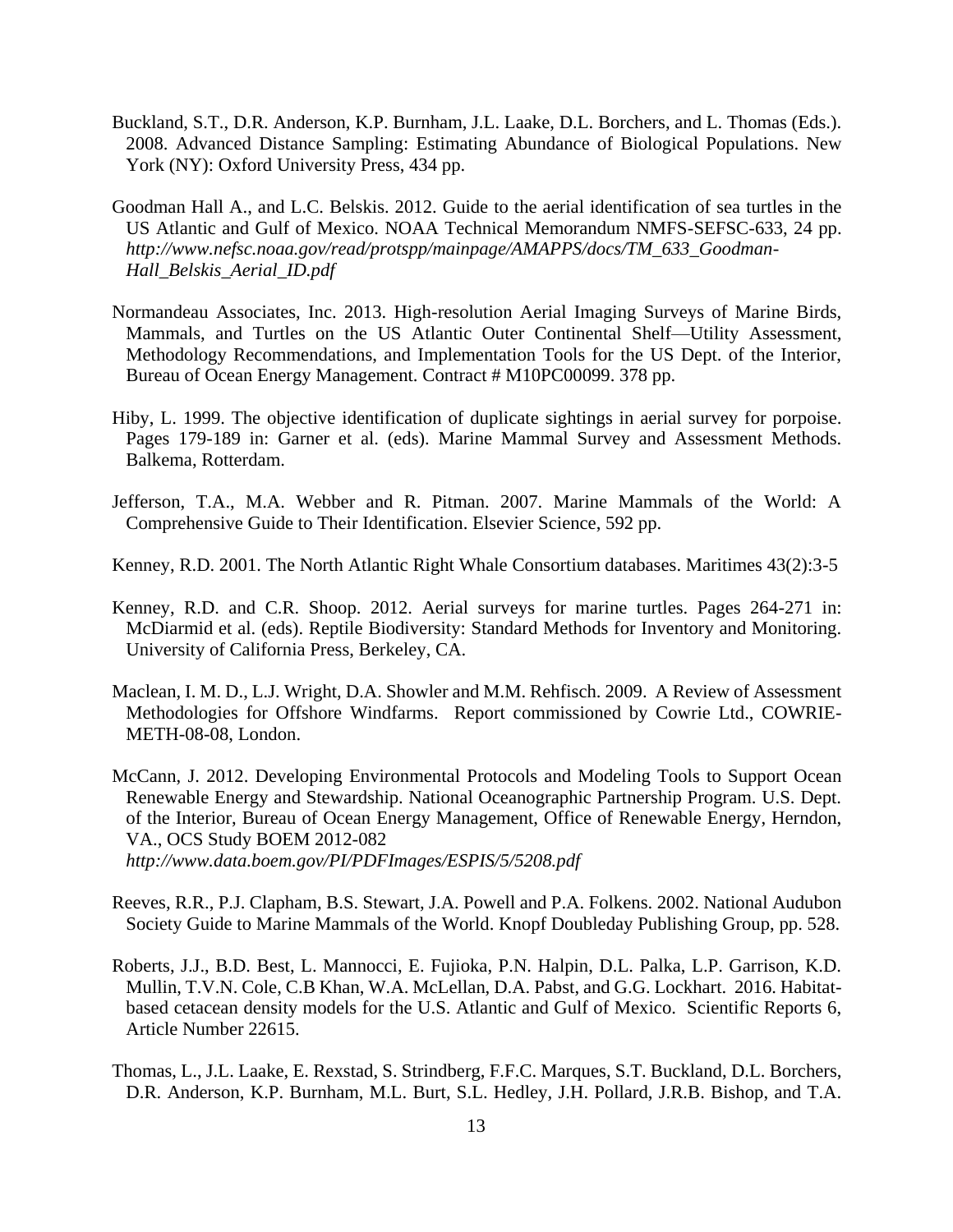Marques. 2009. Distance 6.0. Release 2. [Internet]. University of St. Andrews (UK): Research Unit for Wildlife Population Assessment. *http://www.ruwpa.st-and.ac.uk/distance/*